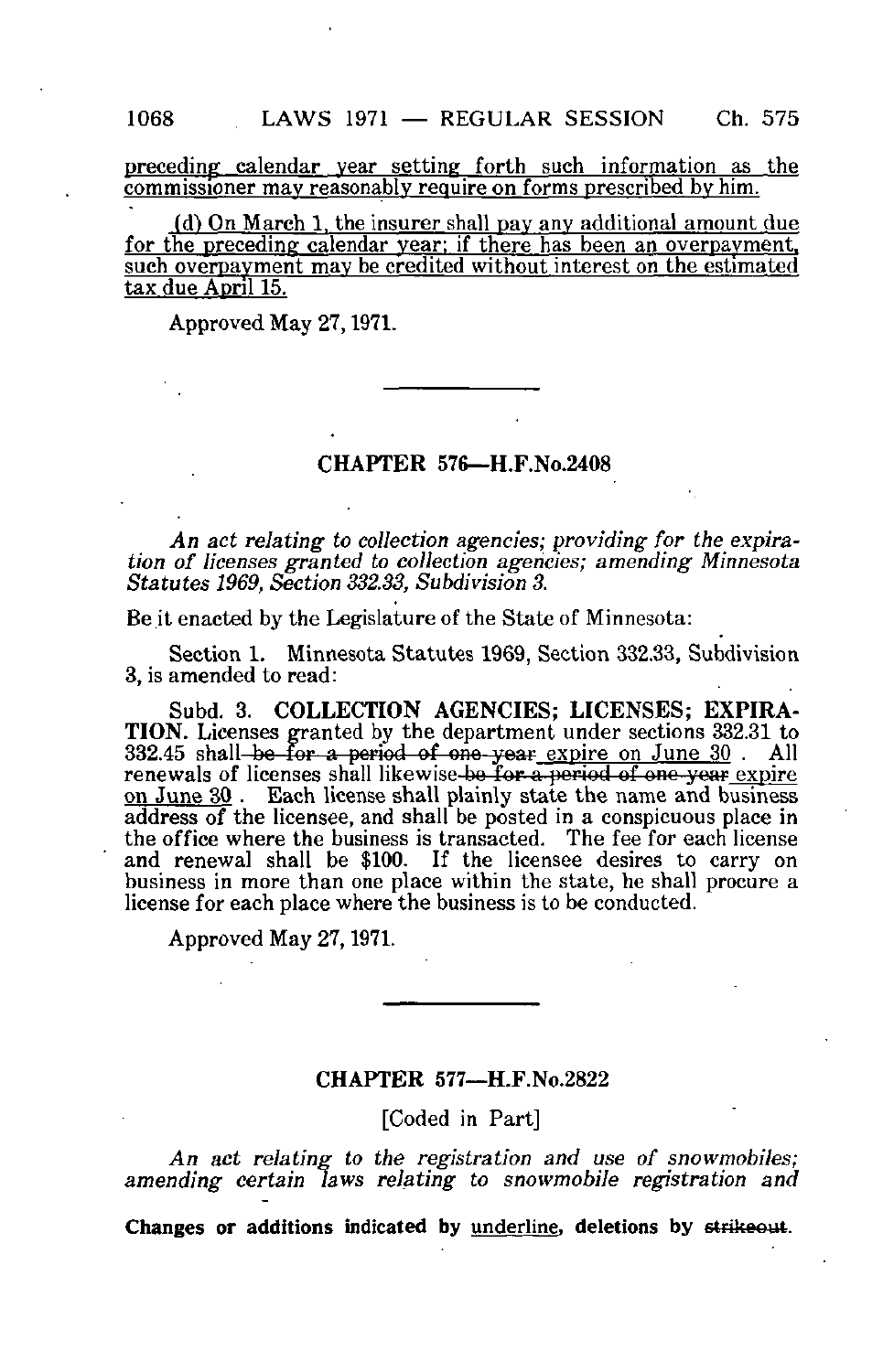operation; exempting snowmobiles from the motor vehicle retail installment sales; providing penalties; amending Minnesota Statutes 1969, Sections 84.81, Subdivision 3; 84.82, Subdivisions 1, 3, 6, and adding a subdivision; 84.86, Subdivision 1; 84.87, Subdivision 1; 84.872; 84.88; 168.66, Subdivision 5; and Chapter 84, by adding a section.

Be it enacted by the Legislature of the State of Minnesota:

Section 1. Minnesota Statutes 1969, Section 84.81, Subdivision 3, is amended to read:

Subd. 3. SNOWMOBILES; REGISTRATION AND USE. "Snowmobile" means a self-propelled vehicle designed for travel on snow or ice or a natural terrain steered by wheels, skis or runners.

Sec. 2. Minnesota Statutes 1969, Section 84.82, Subdivision 1, is amended to read:

84.82 SNOWMOBILE REGISTRATION. Subdivision 1. GEN-ERAL REQUIREMENTS. Except as hereinafter provided, no person shall after June 30, 1969, own, operate, or transport any snowmobile within the state unless such snowmobile has been registered in accordance with the provisions of sections  $84.81$  to  $84.88 -$ , except. snowmobiles in transit by a manufacturer, distributor or dealer. No person shall sell a snowmobile without furnishing the buyer a'bill of sale on a form prescribed by the commissioner.

Sec. 3. Minnesota Statutes 1969, Section 84.82, Subdivision 3, is amended to read:

Subd. 3. FEES FOR REGISTRATION. (a) The fee for registration of each snowmobile, other than those registered by a dealer or manufacturer pursuant to clauses (b) or (c) of this subdivision, shall be as follows: \$8 \$12 for three years and \$1 \$2 for a duplicate or transfer.

(b) The total registration fee for all snowmobiles owned by a dealer and operated for demonstration or testing purposes shall be \$25 \$37.50 per year.

(c) The total registration fee for all snowmobiles owned by a manufacturer and operated for research, testing, experimentation, or demonstration purposes shall be \$100 \$150 per year. Dealer and manufacturer registrations are not transferable.

Sec. 4. Minnesota Statutes 1969, Section 84.82, Subdivision 6, is amended to read:

Subd. 6. EXEMPTIONS. No registration hereunder shall be required for the following described snowmobiles: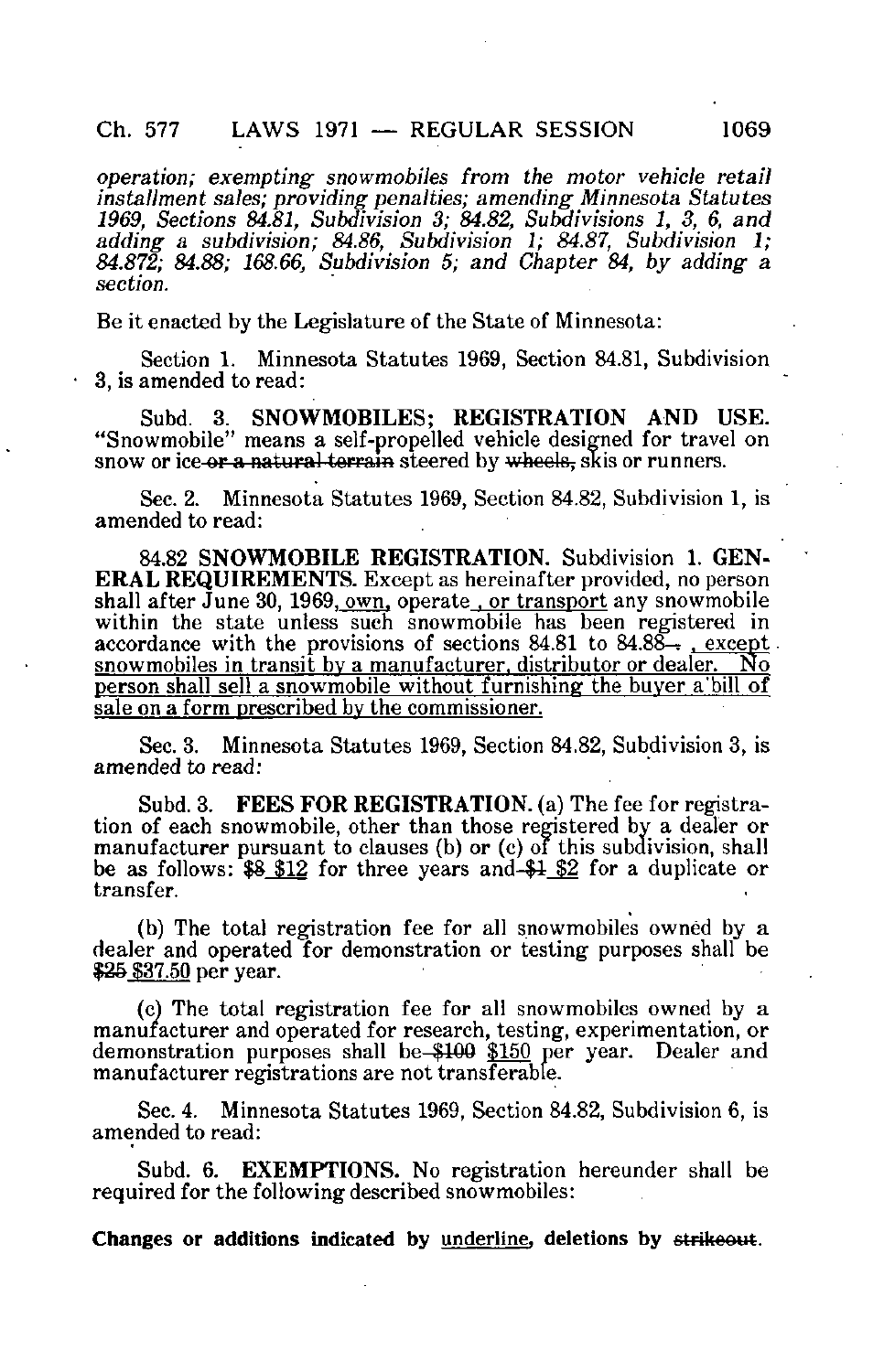(a) Snowmobiles owned and used by the United States, another state, or a political subdivision thereof.

(b) Snowmobiles registered in a country other than the United States temporarily used within this state.

(c) Snowmobiles covered by a valid license of another state and which have not been within this state for more than 30 consecutive days.

Sec. 5. Minnesota Statutes 1969, Section 84.82, is amended by adding a subdivision to read:

Subd. 8. REGISTRATION BY PERSONS UNDER 18 PROHIB-ITED. No person under the age of 18 years may register a snowmobile.

Sec. 6. Minnesota Statutes 1969, Chapter 84, is amended by adding a section to read:

[84.821] REQUIREMENTS OF MAKERS OF SNOWMO-BILES. Subdivision 1. All snowmobiles made after June 30. 1972. and sold in Minnesota, shall bear the maker's permanent identification number stamped in letters and numbers in the form and at a location prescribed by rule and regulation of the commissioner.

Subd. 2. All snowmobiles made after June 30.1972. and sold in Minnesota, shall be designed and made to provide an area on which to affix the registration number. This area shall be at a location and of dimensions prescribed by rule and regulation of the commissioner

Sec. 7. Minnesota Statutes 1969, Section 84.86, Subdivision 1, is amended to read:

84.86 RULES AND REGULATIONS. Subdivision 1. With a view of achieving maximum use of snowmobiles consistent with protection of the environment the commissioner of natural resources shall adopt rules and regulations in the manner provided by chapter 15, for the following purposes:

(1) Registration of snowmobiles and display of registration numbers.

(2) Use of snowmobiles insofar as game and fish resources are affected.

(3) Use of snowmobiles on public lands and waters under the jurisdiction of the commissioner of natural resources.

(4) Uniform signs to be used by the state, counties, cities, villages, and boroughs, which are necessary or desirable to control, direct, or regulate the operation and use of snowmobiles.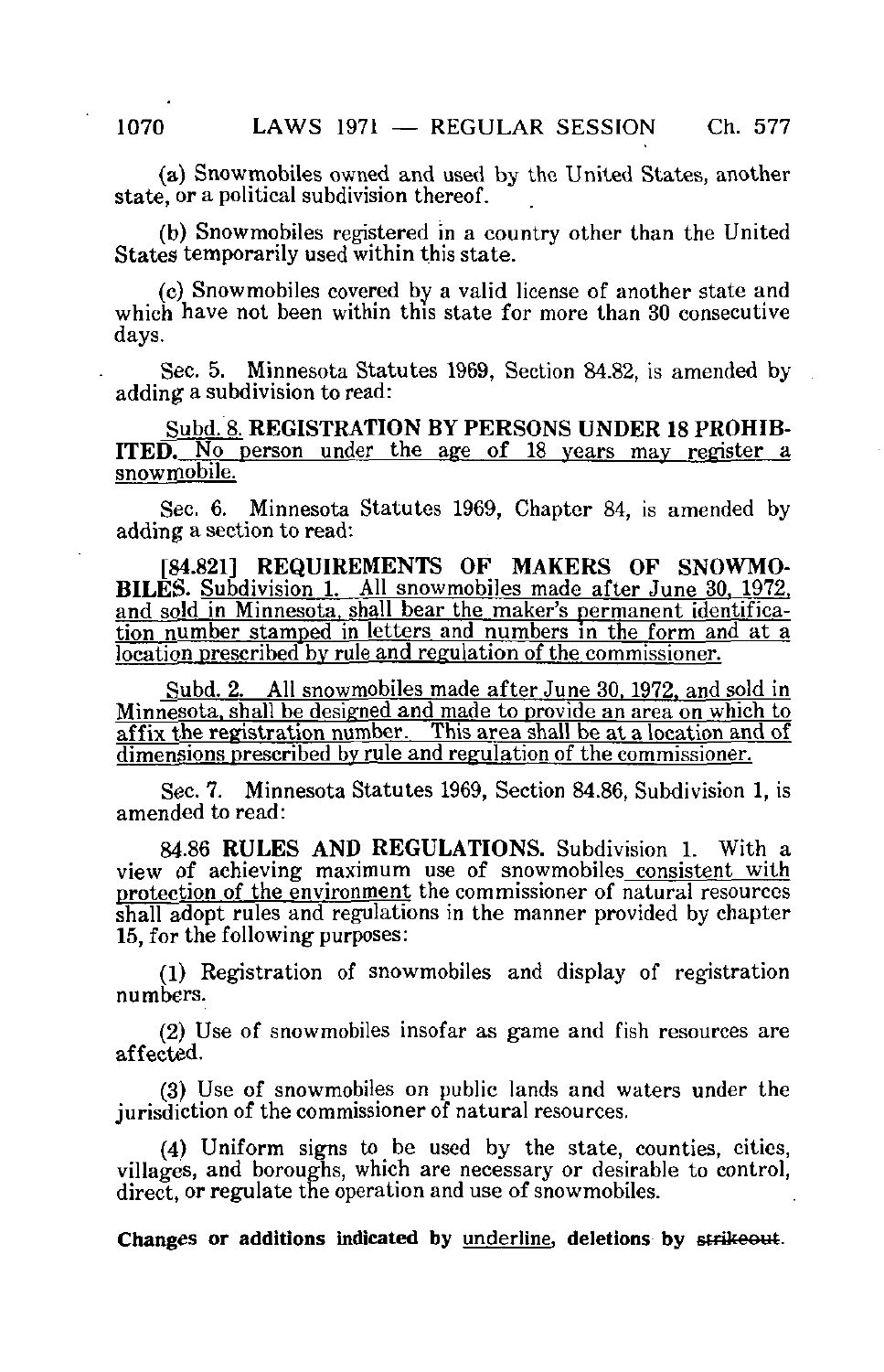## (5) Specifications relating to snowmobile mufflers.

(6) A comprehensive snowmobile information and safety education and training program, including but not limited to the preparation and dissemination of snowmobile information and safety advice to the public, the training of snowmobile operators, and the issuance of snowmobile safety certificates to snowmobile operators who successfully complete the snowmobile safety education and training course. For the purpose of administering such program and to defray a portion of the expenses of training and certifying snowmobile operators, the commissioner shall collect a fee of not to exceed \$2 from each person who receives the training and shall deposit the fee in the general fund and the amount thereof is appropriated annually to the commissioner of natural resources for the administration of such programs. The commissioner shall cooperate with private organizations and associations, private and public corporations, and local governmental units in furtherance of the program established under this clause. The commissioner shall consult with the commissioner of highways in regard to training program subject matter and performance testing that leads to the certification of snowmobile operators.

(7) The operator of any snowmobile involved in an accident resulting in injury requiring medical attention or hospitalization to or death of any person or total damage to an extent of \$100 or more. shall promptly forward a written report of the accident to the commissioner on such form as he shall prescribe.

Sec. 8. Minnesota Statutes 1969, Section 84.87,.Subdivision 1, is amended to read:

84.87 OPERATION; REGULATIONS BY MUNICIPALITIES. Subdivision 1. OPERATION ON STREETS AND HIGHWAYS, (a) No person shall operate a snowmobile upon the roadway, shoulder, or inside bank or slope of any trunk, county state aid, or county highway in this state and, in the case of a divided trunk or county highway, on the right of way between the opposing lanes of traffic, except as provided in this act. No person shall operate a snowmobile within the right of way of any trunk, county state aid, or county highway between the hours of one-half hour after sunset to one-half hour before sunrise; except on the right hand side of such right of way and in the same direction as the highway traffic on the nearest lane of the roadway adjacent thereto. No snowmobile shall be operated at any time within the right of way of any interstate highway or freeway within this state.

(b) A snowmobile may make a direct crossing of a street or highway at any hour of the day provided: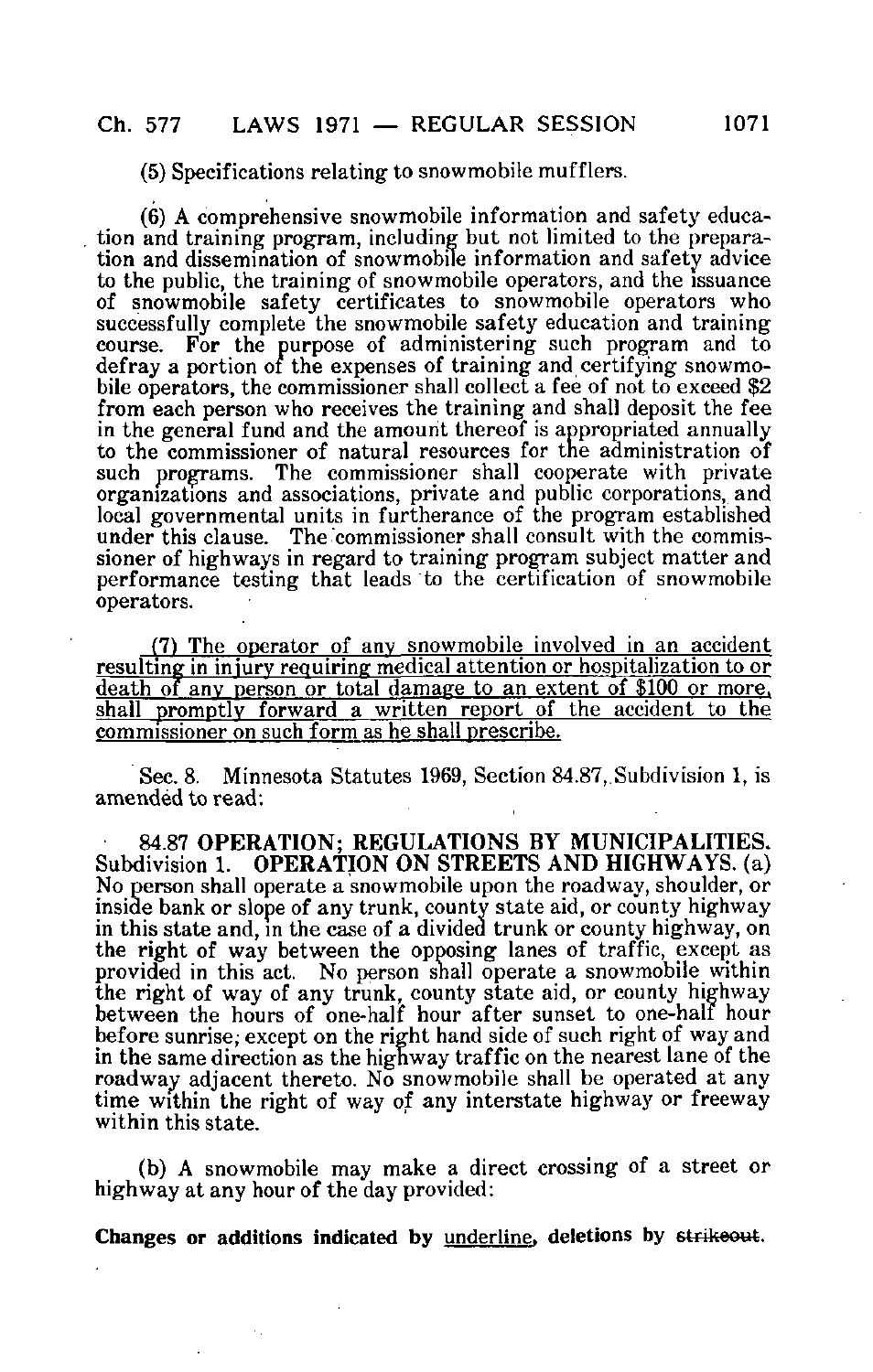(1) The crossing is made at an angle of approximately 90 degrees to the direction of the highway and at a place where no obstruction prevents a quick and safe crossing; and

(2) The snowmobile is brought to a complete stop before crossing the shoulder or main traveled way of the highway; and

(3) The driver yields the right of way to all oncoming traffic which constitutes an immediate hazard; and

(4) In crossing a divided highway, the crossing is made only at an intersection of such highway with another public street or highway; and

(5) If the crossing is made between the hours of one-half hour after sunset to one-half hour before sunrise or in conditions of reduced visibility, only if both front and rear lights are on.

(c) No snowmobile shall be operated upon a public street or highway unless it is equipped with at least one head lamp, one tail lamp, each of minimum candlepower as prescribed by regulations of the commissioner, reflector material of a minimum area of 16 square inches mounted on each side forward of the handle bars, and with brakes each of which shall conform to standards prescribed by rule of the commissioner pursuant to the authority vested in him by section 84.86, and each of which shall be subject to approval of the commissioner of highways.

(d) A snowmobile may be operated upon a public street or highway other than as provided by clause (b) in an emergency during the period of time when and at locations where snow upon the roadway renders travel by automobile impractical.

(e) All provisions of chapter 169 shall apply to the operation of snowmobiles upon streets and highways, except for those relating to required equipment, and except those which by their nature have no application.

ff) Any sled, trailer, or other device being towed by a snowmobile must be equipped with reflective materials as required^ by rule and regulation of the commissioner.

Sec. 9. Minnesota Statutes 1969, Section 84.872, is amended to read:

84.872 YOUTHFUL SNOWMOBILE OPERATORS; PROHIBI-TIONS. Notwithstanding anything in section 84.87 to the contrary, no person under 14 years of age shall make a direct crossing of a trunk, county state aid, or county highway as the operator of a snowmobile, or operate a snowmobile upon a street or highway within a municipality. A person 14 years of age or older, but less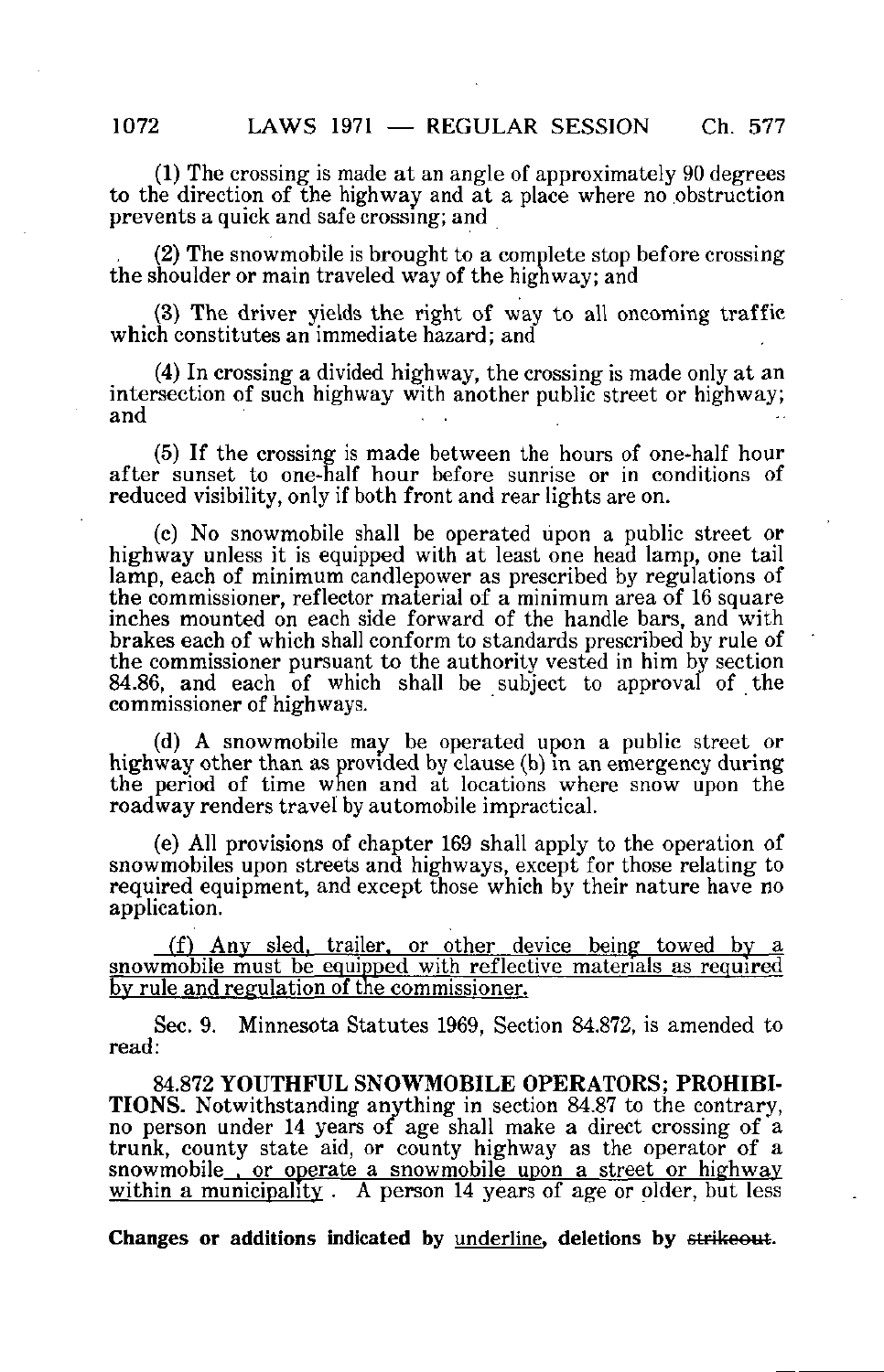# $Ch. 577$  LAWS 1971 — REGULAR SESSION 1073

than 18 years of age, may make a direct crossing of a trunk, county state aid, or county highway only if he has in his immediate possession a valid snowmobile safety certificate issued by the commissioner. No person under the age of 14 years shall operate a snowmobile on any public land or water under the jurisdiction of the commissioner unless accompanied by one of the following listed persons on the same or an accompanying snowmobile, or on a device towed by the same or an accompanying snowmobile: his parent, legal guardian, or other person 18 years of age or older. However, a person 12 years of age or older may operate a snowmobile on public lands and waters under the jurisdiction of the commissioner if he has in his immediate possession a valid snowmobile safety certificate issued by the commissioner.

It is unlawful for the owner of a snowmobile to permit the snowmobile to be operated contrary to the provisions of this section.

When the judge of a juvenile court, or any of its duly authorized agents, shall determine that any person, while less than 18 years of age, has violated the provisions of sections 84.81 to 84.88, or any other state or local law or ordinance regulating the operation of snowmobiles, the judge, or duly authorized agent, shall immediately report such determination to the commissioner and may recommend the suspension of the person's snowmobile safety certificate. The commissioner is hereby authorized to suspend the certificate, without a hearing.

Sec. 10. Minnesota Statutes 1969, Section 84.88, is amended to read:

84.88 PENALTIES. Subdivision 1. Any person who shall violate any provision of Laws 1967. Chapter 876 sections 84.81 to 84.88 or any regulation of the commissioner of natural resources or of the commissioner of highways promulgated pursuant to Laws-1967, Chapter S76 law shall be guilty of a misdemeanor and be punished by a fine of not more than  $$100$ , or by imprisonment for not more than  $90$ days.

Subd. 2. A person registered as owner of a snowmobile may be fined not to exceed \$300 if a snowmobile bearing his registration number is operated contrary to the provisions of Minnesota Statutes. Sections 84.81 to 84.88. 100.26. Subdivision 1. or 100.29. Subdivisions  $28$  or  $29$ . The registered owner may not be so fined if (a) the snowmobile was reported as stolen to the commissioner or a law enforcement agency at the time of the alleged unlawful act, or if  $(b)$ the registered owner demonstrates that the snowmobile either was stolen or was not in use at the time of the alleged unlawful act, or if fc) the registered owner furnishes to law enforcement officers upon request the identity of the person in actual physical control of the snowmobile at the time of such violation. The provisions of this

Changes or additions indicated by underline, deletions by strikeout. I Mlnn.s.L. 1971 Bd.VoL—68